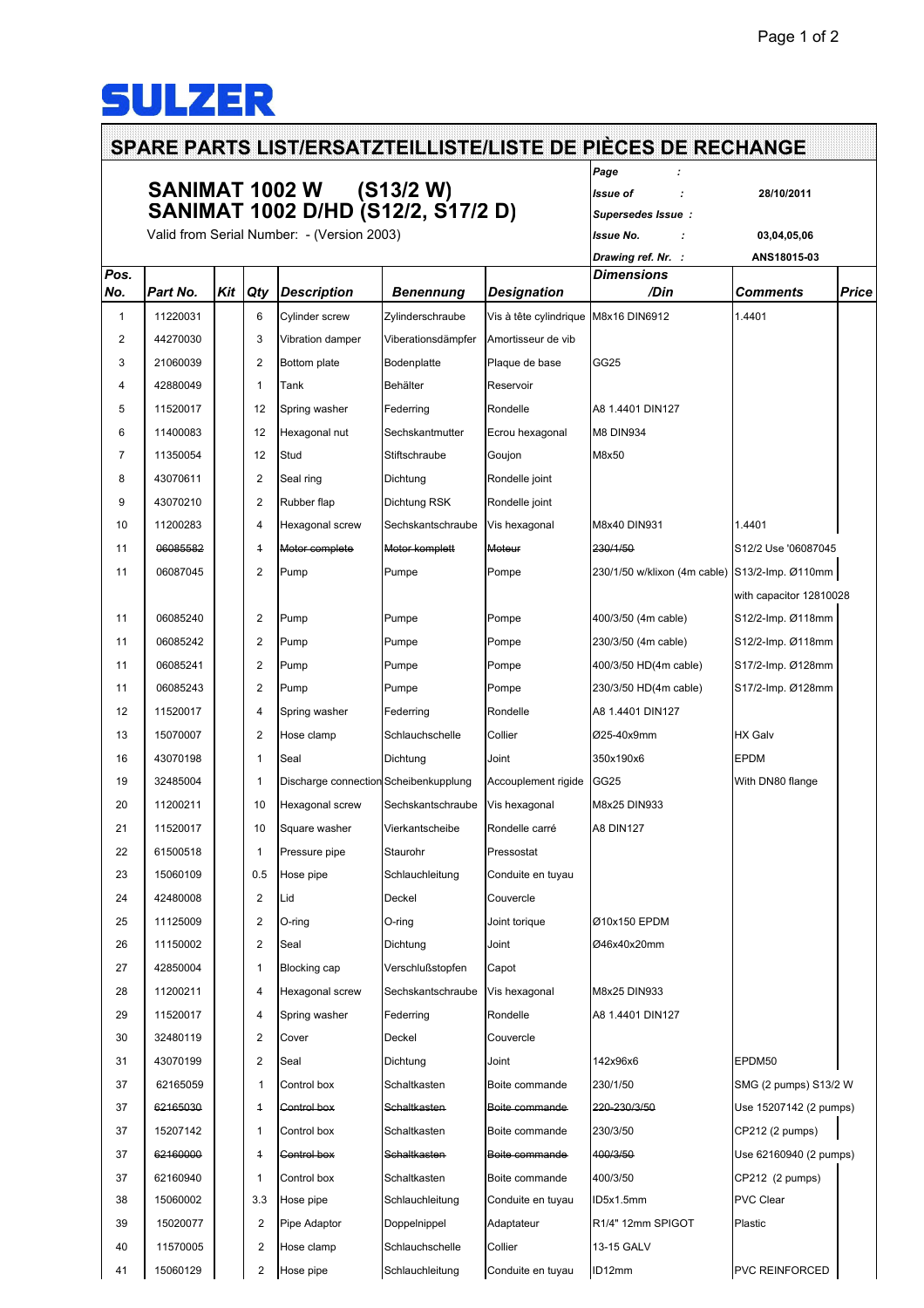| SPARE PARTS LIST/ERSATZTEILLISTE/LISTE DE PIÈCES DE RECHANGE |                                                                                                              |  |                |                    |                   |                     |                           |                  |              |  |
|--------------------------------------------------------------|--------------------------------------------------------------------------------------------------------------|--|----------------|--------------------|-------------------|---------------------|---------------------------|------------------|--------------|--|
|                                                              | SANIMAT 1002 W (S13/2 W)<br>SANIMAT 1002 D/HD (S12/2, S17/2 D)<br>Valid from Serial Number: - (Version 2003) |  |                |                    |                   |                     | Page                      |                  |              |  |
|                                                              |                                                                                                              |  |                |                    |                   |                     | Issue of<br>$\cdot$       | 28/10/2011       |              |  |
|                                                              |                                                                                                              |  |                |                    |                   |                     | Supersedes Issue:         |                  |              |  |
|                                                              |                                                                                                              |  |                |                    |                   |                     | <b>Issue No.</b><br>÷     | 03,04,05,06      |              |  |
|                                                              |                                                                                                              |  |                |                    |                   |                     | Drawing ref. Nr. :        | ANS18015-03      |              |  |
| Pos.<br>No.                                                  | Part No.                                                                                                     |  | Kit Qty        | <b>Description</b> | <b>Benennung</b>  | <b>Designation</b>  | <b>Dimensions</b><br>/Din | <b>Comments</b>  | <b>Price</b> |  |
| 42                                                           | 15020077                                                                                                     |  | $\overline{2}$ | Pipe Adaptor       | Doppelnippel      | Adaptateur          | R1/4" 12mm SPIGOT         | Plastic          |              |  |
| 43                                                           | 11570005                                                                                                     |  | 2              | Hose clamp         | Schlauchschelle   | Collier             | 13-15 GALV                |                  |              |  |
|                                                              |                                                                                                              |  |                |                    |                   |                     |                           | NBR70            |              |  |
| 44                                                           | 11120234                                                                                                     |  | 4              | O-ring             | O-ring            | Joint torique       | Ø7.6x4 DIN3771            |                  |              |  |
| 45                                                           | 14060100                                                                                                     |  | 4              | Hex bolt           | Sechskantschraube | Vis hexagonal       | M16x60                    |                  |              |  |
| 46                                                           | 11470008                                                                                                     |  | 8              | Washer             | Scheibe           | Rondelle            | <b>B17</b>                |                  |              |  |
| 47                                                           | 15070038                                                                                                     |  | $\overline{2}$ | Hose clamp         | Schlauchschelle   | Collier             | Ø125-135x25mm             |                  |              |  |
| 48                                                           | 15060116                                                                                                     |  | $\mathbf{1}$   | Hose pipe          | Schlauchleitung   | Conduite en tuyau   | Ø110x8x120mm              | Flexible         |              |  |
| 49                                                           | 41400593                                                                                                     |  | $\mathbf{1}$   | Flange             | Flansch           | <b>Bride</b>        | <b>DN80</b>               | Plastic          |              |  |
| 50                                                           | 11120322                                                                                                     |  | $\mathbf{1}$   | O-ring             | O-ring            | Joint torique       | Ø90x10 DIN3771            | NBR70            |              |  |
| 51                                                           | 31405005                                                                                                     |  | $\mathbf{1}$   | Intermediate piece | Zwischenstück     | Corps intermediaire |                           | With DN80 flange |              |  |
| 52                                                           | 14020017                                                                                                     |  | $\mathbf{1}$   | Gasket             | Flachdichtung     | Joint plat          | 142x89                    |                  |              |  |
|                                                              |                                                                                                              |  |                |                    |                   |                     |                           |                  |              |  |
|                                                              |                                                                                                              |  |                |                    |                   |                     |                           |                  |              |  |
|                                                              |                                                                                                              |  |                |                    |                   |                     |                           |                  |              |  |
|                                                              |                                                                                                              |  |                |                    |                   |                     |                           |                  |              |  |
|                                                              |                                                                                                              |  |                |                    |                   |                     |                           |                  |              |  |
|                                                              |                                                                                                              |  |                |                    |                   |                     |                           |                  |              |  |
|                                                              |                                                                                                              |  |                |                    |                   |                     |                           |                  |              |  |
|                                                              |                                                                                                              |  |                |                    |                   |                     |                           |                  |              |  |
|                                                              |                                                                                                              |  |                |                    |                   |                     |                           |                  |              |  |
|                                                              |                                                                                                              |  |                |                    |                   |                     |                           |                  |              |  |
|                                                              |                                                                                                              |  |                |                    |                   |                     |                           |                  |              |  |
|                                                              |                                                                                                              |  |                |                    |                   |                     |                           |                  |              |  |
|                                                              |                                                                                                              |  |                |                    |                   |                     |                           |                  |              |  |
|                                                              |                                                                                                              |  |                |                    |                   |                     |                           |                  |              |  |
|                                                              |                                                                                                              |  |                |                    |                   |                     |                           |                  |              |  |
|                                                              |                                                                                                              |  |                |                    |                   |                     |                           |                  |              |  |
|                                                              |                                                                                                              |  |                |                    |                   |                     |                           |                  |              |  |
|                                                              |                                                                                                              |  |                |                    |                   |                     |                           |                  |              |  |
|                                                              |                                                                                                              |  |                |                    |                   |                     |                           |                  |              |  |
|                                                              |                                                                                                              |  |                |                    |                   |                     |                           |                  |              |  |
|                                                              |                                                                                                              |  |                |                    |                   |                     |                           |                  |              |  |
|                                                              |                                                                                                              |  |                |                    |                   |                     |                           |                  |              |  |
|                                                              |                                                                                                              |  |                |                    |                   |                     |                           |                  |              |  |
|                                                              |                                                                                                              |  |                |                    |                   |                     |                           |                  |              |  |
|                                                              |                                                                                                              |  |                |                    |                   |                     |                           |                  |              |  |
|                                                              |                                                                                                              |  |                |                    |                   |                     |                           |                  |              |  |
|                                                              |                                                                                                              |  |                |                    |                   |                     |                           |                  |              |  |
|                                                              |                                                                                                              |  |                |                    |                   |                     |                           |                  |              |  |
|                                                              |                                                                                                              |  |                |                    |                   |                     |                           |                  |              |  |
|                                                              |                                                                                                              |  |                |                    |                   |                     |                           |                  |              |  |